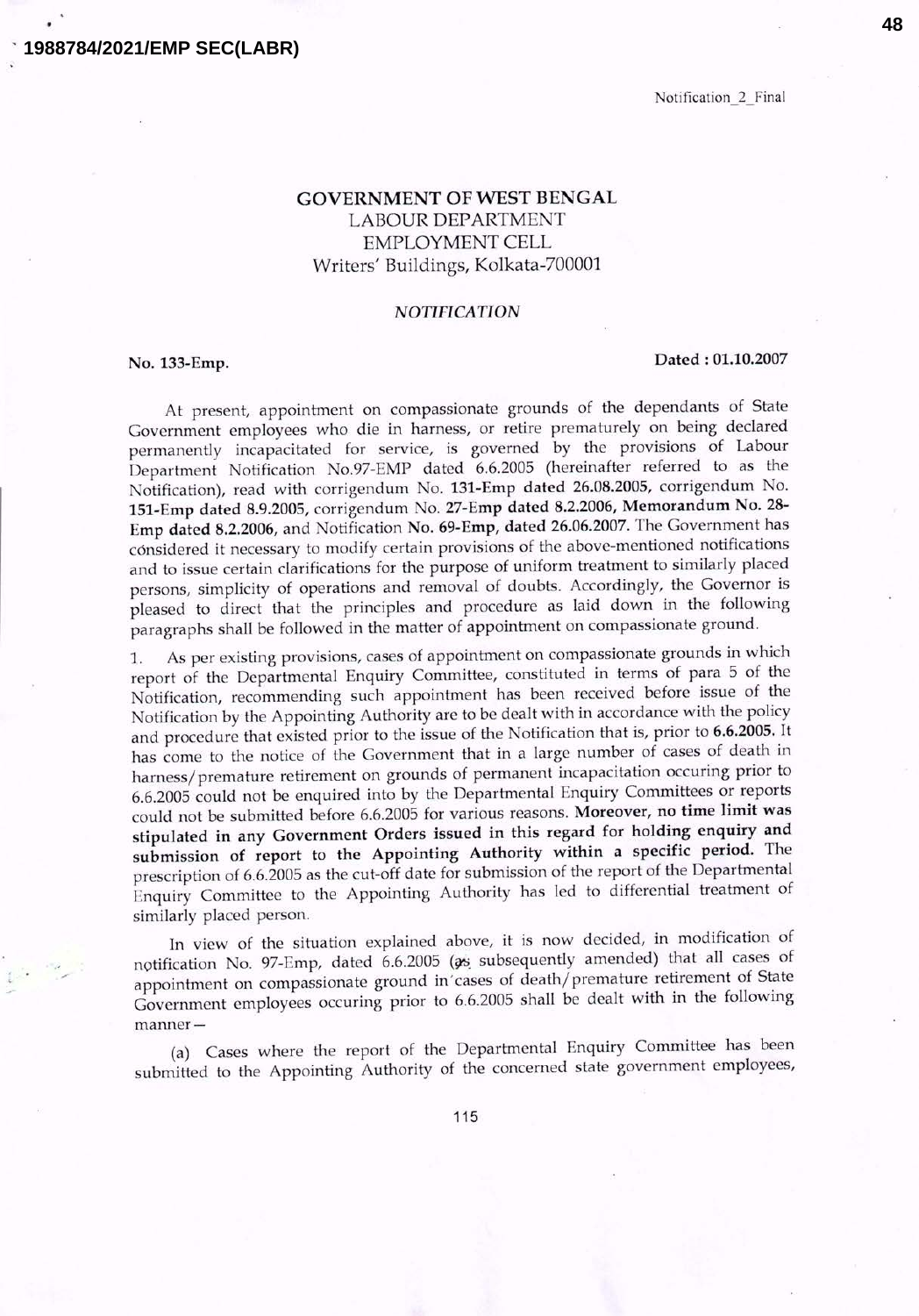Notification 2 Final

before 6.6.2005 shall be disposed of by the concerned administrative department in terms of this department Notification No. 301-303-Emp. Dt. 21.08.2002 read with Finance Department Memo No. 1773-F dated 01.03.2006, without making any reference to the Nodal Committee in the Labour Department.

(b) Cases where the report of the Department Enquiry Committee has been received by the Appointing Authority on or after 6.6.2005 or, are yet to be received, shall be referred by the administrative department to the Nodal Committee in the Labour Department constituted in terms of para 6 of the Notification. The Nodal Committee, on examination of the merit of each such individual case, shall send its views to the concerned administrative department for necessary disposal of the case in consideration of the said views of the Nodal committee and as per guidelines contained in this department notification No.301-303-Emp. Dated 21.08.2002 read with Finance Department Memo No.1773-F dated 01.03.2006.

2. In terms of para-8 of notification no. 97-Emp date 06.06.2005, the appointment of dependants of die-in-harness and premature retirement cases of state government employees are required to be made against vacancies available only in six departments, viz, (i) Health and Family Welfare, (ii) School Education, (iii) Higher Education, (iv) Mass Education Extension, (v) Home (Police) and (vi) Jails Department against the appropriate vacancy points in the hundred point roster applicable for direct recruitment in which provision has been made for reservation of roster points for different exempted categories vide Labour department notification no.240-Emp dated 02.08.2001. The availability of vacancies for giving appointment on compassionate ground has, therefore, been quite meager due to limiting such appointments in six departments only, whereas vacancies in the appropriate points of the hundred point roster in the remaining departments are being left unfilled creating difficulties in their functioning.

The Governor is, therefore, pleased to decide that in cases where the Nodal Committee, on examination in terms of the Notification, recommend employment, such employment may be given under the same government department from where the case arose, provided the department has the need to fill up the existing vacancies. In the event of non-availability of berth for accommodating such a case of appointment on compassionate ground, the concerned administrative department will move other departments for suitable berth. When a suitable berth is available in a different department to accommodate the case, the administrative department will forward the case with relevant papers to that department for further action regarding appointment. The latter department having vacancy in the exempted category will provide employment to the concerned candidates subject to observance of relevant conditions and formalities.

3. One of the conditions that needs to be fulfilled for offering appointment on compassionate ground is that the family of the deceased or prematurely retired employee is in need of immediate financial assistance. However, the norms on the basis of which it can be judged whether the family of the deceased or the prematurely retired employee is in need of assistance have not been defined anywhere. In order to remove doubts in the matters it has now been decided to lay down the following objective criterion for the purpose of determining whether the family of the deceased or prematurely retired employee is in need of immediate financial assistance-

116